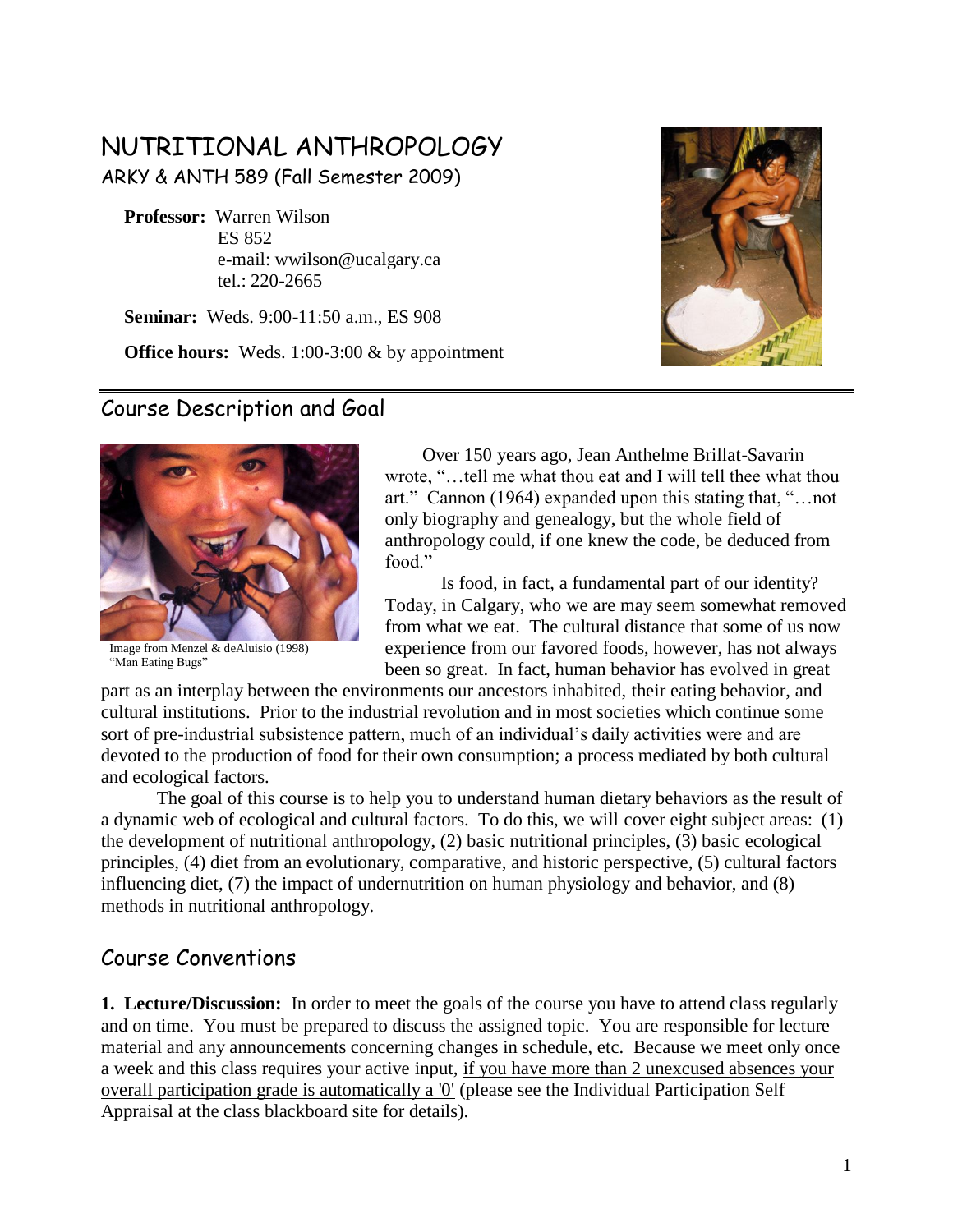**2. Reading:** The readings for this course are listed on the course bibliography found below. The bulk of the readings for this class will be posted on the class Blackboard website. If you anticipate difficulty in accessing the website, you must plan accordingly to ensure that you obtain all of the readings with sufficient time to read them prior to each class. A careful and critical read of the assigned material is required. Keep in mind that you are not finished with the reading assignment until you thoroughly understand it. This will sometimes require you to read an assignment more than once. The assigned questions are designed to assist you in your critical evaluation of the material you are reading.

#### *Required Text:* Dettwyler 1994. *Dancing Skeletons*

**3. Evaluation:** You will be evaluated in this course on the basis of your in-class participation, two short exams, short-answer questions on the readings, a dietary intake project, a review of a journal article, a term paper, and a presentation of your term paper.

The two exams will be composed of short-answer questions. Material for these exams may be drawn from presentations in class by myself and students, literature covered, and class discussions. Prior to each exam you will be provided with a list of questions from which I will select several for the exam.

You must provide advance notice to me if you are unable to complete an assignment by the due date. All requests for deferral of a due date to health reasons must be accompanied by written documentation as outlined in the University Calendar and should be obtained while the student has the physical or emotional problem rather than after recovery. Travel arrangements and misreading of the syllabus are not valid reasons for requesting a deferred due date. Deferred due dates will not be granted if it is determined that just cause is not shown by the student.

Your final mark will be calculated as follows**:**

|                                             | 30%   |
|---------------------------------------------|-------|
| Journal article review                      | 8%    |
| Short-Answer Questions 10%                  |       |
| Exam $1$ and $\sim$                         | 10%   |
| Exam 2                                      | - 10% |
| Dietary Intake/Energy Expenditure Study 13% |       |
| Term Paper and Presentation 19%             |       |

Letter grade assignment: At the end of the course, the numerical marks will be summed and a final letter grade will be assigned based on the following basis:

| Percentage range Letter grade |      | Percentage range Letter grade |           |
|-------------------------------|------|-------------------------------|-----------|
| 95 or higher                  | $A+$ | 68-72                         | $C_{\pm}$ |
| 90-94                         | Α    | 64-67                         |           |
| 85-89                         | А-   | 59-63                         | $C_{\Xi}$ |
| 81-84                         | $B+$ | 54-58                         | $D+$      |
| 77-80                         | В    | $50 - 53$                     |           |
| 73-76                         | В-   | 49 or lower                   |           |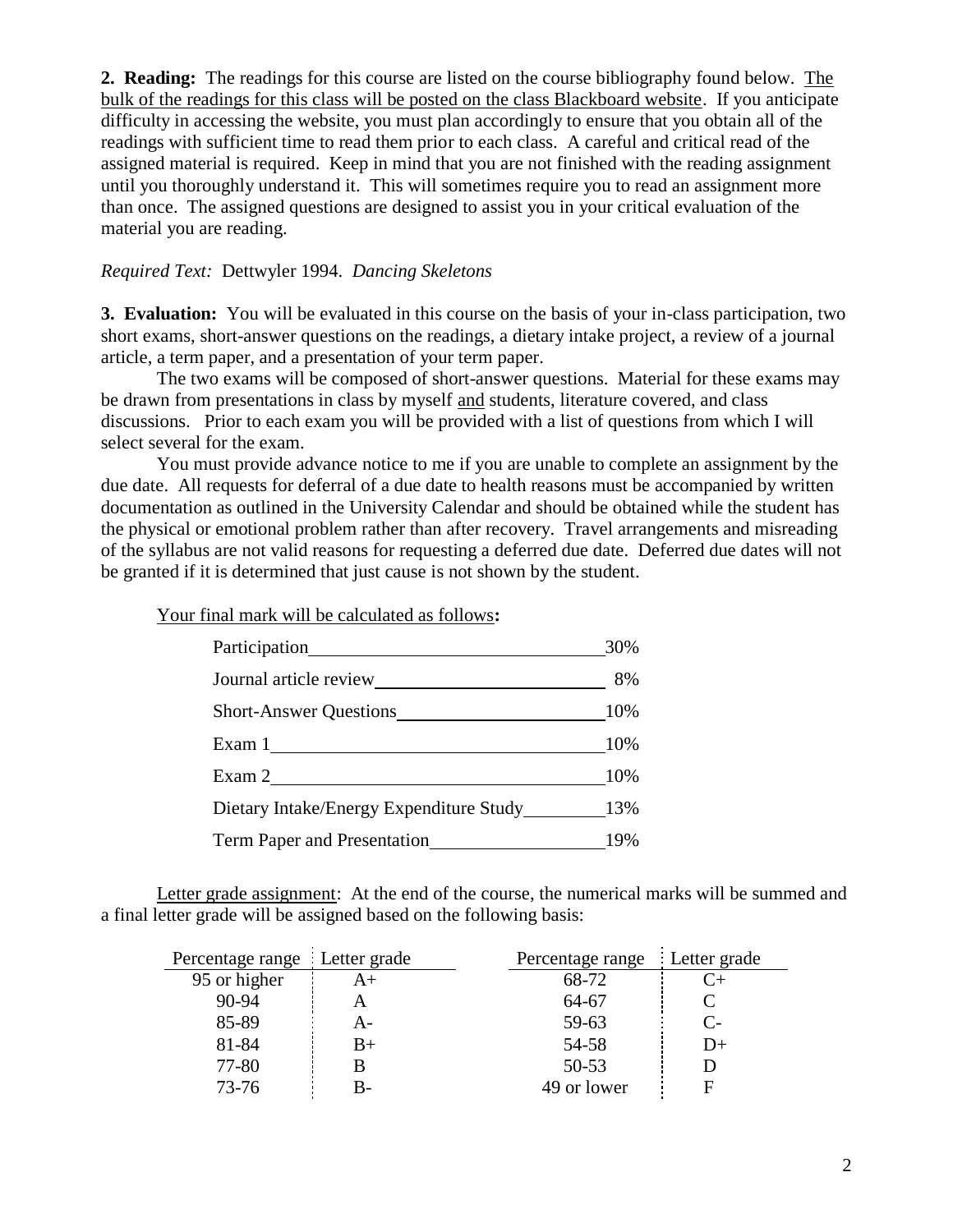**4. Academic Misconduct**: cheating is regarded as a serious academic offense. Students are advised to consult the University Calendar, which presents a Statement of Intellectual Honesty and definitions and penalties associated with cheating, plagiarism, and other academic misconduct.

**5. Retrieving Assignments:** The Freedom of Information and Protection of Privacy (FOIP) legislation disallows the practice of having students retrieve assignments from a public place, e.g., outside an instructor"s office or the Department main office. Term assignments must be returned to students individually, during class, or during my office hours; if a student is unable to pick up her/his assignment s/he may provide me with a stamped, self-addressed envelope to be used for the return of the assignment.

**6. Academic Accommodation**: Students with a disability, who require academic accommodation, need to register with the Disability Resource Centre (MC 295, telephone 220-8237). Academic accommodation letters need to be provided to me no later than fourteen (14) days after the first day of class. It is a student"s responsibility to register with the Disability Resource Centre and to request academic accommodation, if required.

**7. Office Hours:**I enjoy having visitors during my office hours and am happy to schedule additional times as necessary. These hours are yours and I encourage you to take advantage of them, whether you are having difficulty with some aspect of the course, or if you would like to discuss in greater detail something that was touched on in class.

**8. E-mail:** Students are encouraged to use the lectures and office hours to ask questions. For afterhours questions, the use of e-mail is acceptable. Please write 'ANTH 589' or 'ARKY 589' in the "Subject" portion of the email. I receive numerous e-mails every day. By clearly identifying the subject of your email, you will help me reply more efficiently to your e-mails. Note that if I think that your question and related answer is of general interest, I may decide to post them on the course Blackboard space (your name will not appear).

# Deadlines to keep in mind

Deadlines are part of the assignments. Late work will not be accepted. Question sets for each week"s readings must be complete **and printed** prior to 9:00 am each Wednesday. While you are free to add notes to your completed question set in class, you may not use that time to complete your answers. All other assignments are due no later than 4:00 pm on the due date.

- 1 day before your **journal article review** is presented in class- e-mail me your review
- 12 October (Mon.)- **dietary intake project** due (provide a hard copy- do not e-mail this to me)
- 5 November (Thur.)- deadline to get my **approval on your term paper topic**
- 23 November (Mon.)- e-mail me your **term paper abstract**
- 24 November & 2 December- in class **presentations of term paper**
- 9 December- **term paper** due (provide a hard copy and an electronic copy)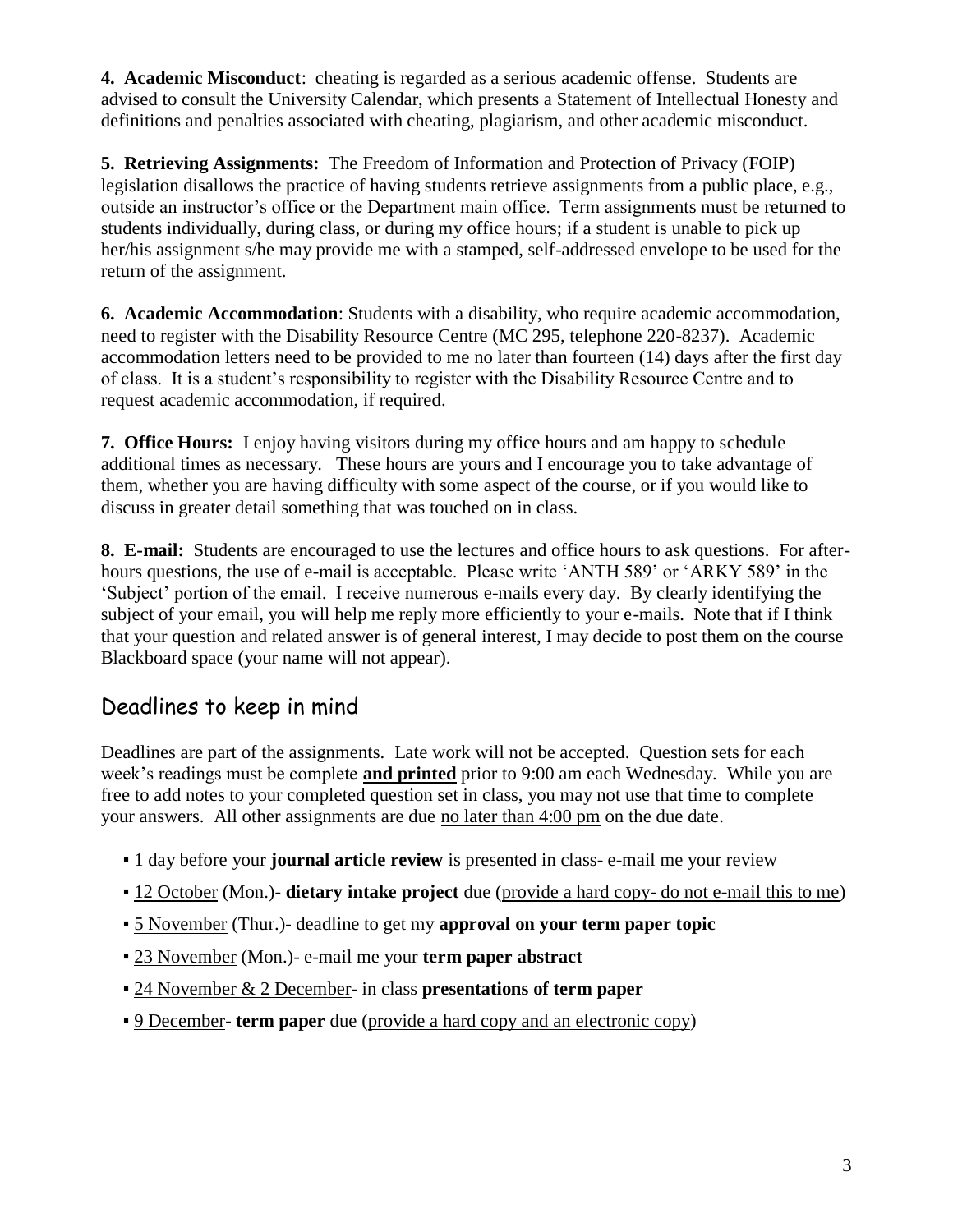## Safewalk

The University of Calgary provides a "safe walk" service to any location on Campus, including the LRT, parking lots, bus zones, and campus housing. For Campus Security/Safewalk call 220-5333. Campus Security can also be contacted from any of the "Help" phones located around Campus.

| <b>Date</b>                                                                           | <b>Topic</b>                                                                | <b>Reading Assignment<sup>2</sup></b> |
|---------------------------------------------------------------------------------------|-----------------------------------------------------------------------------|---------------------------------------|
| Sept. 9                                                                               | Introduction, Anthropology, Science, Video: Garlic is as                    |                                       |
|                                                                                       | Good as 10 Mothers                                                          |                                       |
| Sept. 16                                                                              | Critical thinking I, Nutritional anthropology in the field:                 | Ruggiero 2004, Dettwyler 1994 (all    |
|                                                                                       | field work                                                                  | <i>chapters</i> )                     |
| Sept. 23                                                                              | Critical thinking II, Nutritional anthropology: history,                    | Sagan 1996, Greenhalgh & Taylor       |
|                                                                                       | Kalahari beef, Cali project, different approaches to the                    | 1997, Pope & Ziebland $2000^3$ ,      |
|                                                                                       | study of food.                                                              | Harris 1978, Allison 1991             |
| Sept. 30                                                                              | Basic principles of nutrition: physiology of digestion,                     | Pelto et al. 2000, Whitney and        |
|                                                                                       | macro-& micronutrients                                                      | Rolfes 2005: Ch. 1, 3, and one of 4,  |
|                                                                                       |                                                                             | 5, or 6.                              |
| Oct. 7                                                                                | Organoleptic Properties & Food Choice                                       | Ackerman 1990, Rozin 1987,            |
|                                                                                       | Basic principles of ecology: energy flow and nutrient                       | Southwick 1996                        |
|                                                                                       | cycles                                                                      |                                       |
| Note: Your dietary intake project is due no later than 4:00 pm on Friday, October 16. |                                                                             |                                       |
|                                                                                       | Turn this in at the wooden box outside the Archaeology main office (ES 806) |                                       |
| Oct. 14                                                                               | <b>Exam #1</b> (30 minutes at beginning of class)                           | Cordain et al. 2000, Milton 2000,     |
|                                                                                       | Evolutionary perspective: what did our ancestors eat?                       | Stanford 1995, Wrangham et al.        |
|                                                                                       |                                                                             | 1999, Klein $20003$ , Mitani et al.   |
|                                                                                       |                                                                             | 2002 (optional), Hocket and Haws      |
|                                                                                       |                                                                             | 2003 (optional)                       |
| Oct. 21                                                                               | Staple crops: strengths & weaknesses                                        | Diamond 1990, Normille 2000,          |
|                                                                                       | Pre-industrial diets: Tropical rainforests, Yapu slides                     | Katz et al. 1975, Moran 1993,         |
|                                                                                       |                                                                             | Dufour 1995, Dufour 1990              |
|                                                                                       |                                                                             | (optional)                            |
| Oct. 28                                                                               | Pre-industrial diets: East African Pastoralists                             | Reader 1988, Moran 1982, Galvin       |
|                                                                                       | (Video: Year of the Clouds)                                                 | 1994                                  |
| Nov. 5                                                                                | Students' choice of topics <sup>4</sup>                                     |                                       |
| <b>Nov. 11</b>                                                                        | Remembrance Day ~ No Class                                                  |                                       |
| <b>Nov. 18</b>                                                                        | <b>Exam #2</b> (30 minutes at beginning of class)                           |                                       |
|                                                                                       | Students' choice of topics <sup>4</sup>                                     |                                       |
| Nov. 25                                                                               | <b>Student Presentations</b>                                                | Abstracts of papers to be presented   |
| Dec. 2                                                                                | <b>Student Presentations</b>                                                | Abstracts of papers to be presented   |

#### Tentative Schedule

 $1$  Note, the schedule of topics may change, but the exam dates will not change.

<sup>2</sup> The reading assignments are subject to change should I find, during the present semester, more recent publications which better cover the topic considered. If this occurs, I will inform you no later than 2 weeks prior to the relevant class.

This paper is suggested for undergraduate students and required for graduate students.

<sup>4</sup> On October 14, Students will be asked to vote for topics to be covered in the classes on Nov. 5 & 18.

Possible topics are listed below. Students are free to suggest others which I may choose to include in the list. Cannibalism

Culture & infant feeding Food as Medicine Undernutrition: causes & consequences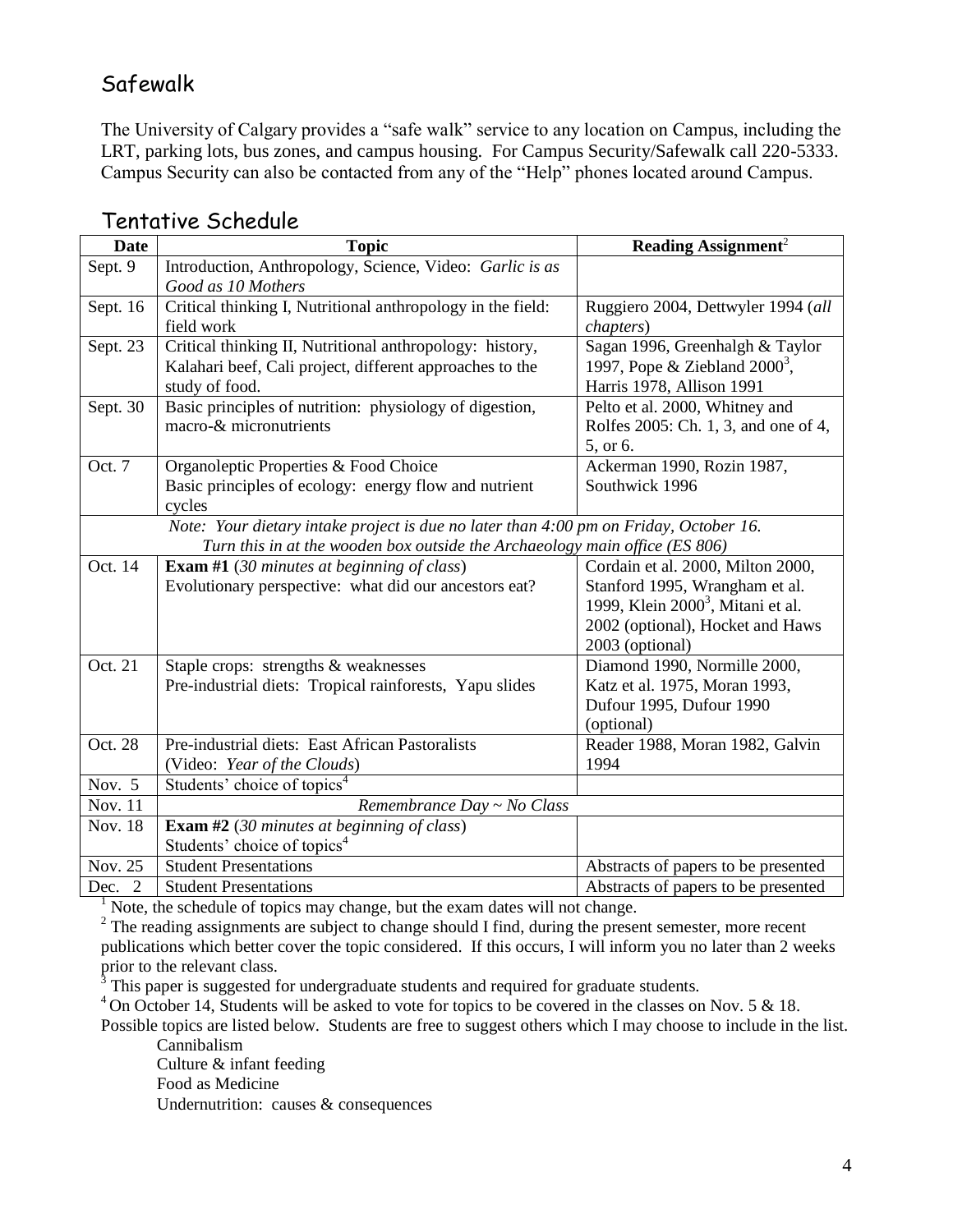# Course Bibliography<sup>1</sup>

Ackerman, Diane. 1990. *A Natural History of the Senses*. Vintage Books, NY, NY. Pp. 127-143 (Although I have provided the entire chapter on taste, you are only required to read the following three sections from this chapter: "The Social Sense", "The Omnivore"s Picnic", and "Bloom of a Taste Bud".)

Allison, Anne. 1991. Japanese Mothers and Obentos: The Lunchbox As Ideological State Apparatus. *Anthropological Quarterly*. 64:195-208.

Bearak, B. 2003 Why people still starve. *The New York Times.* July 13. Sunday Times Magazine.

Bergner. 2003. The Most Unconventional Weapon. *The New York Times*. Oct. 25. Sunday Times Magazine

Chavez, Adolfo, Cecilia Martinez, and Beatriz Soberanes. 1995. The Effect of Malnutrition on Human Development: A 24 Year Study of Well-Nourished and Malnourished Children Living in a Poor Mexican Village. In: N. S. Scrimshaw, ed. *Community-Based Longitudinal Nutrition and Health Studies: Classic Examples from Guatemala, Haiti, and Mexico*. Boston: International Nutrition Foundation for Developing Countries, pp. 79-124.

Cordain, L, Miller, JB, Eaton, SB, Mann, N; Holt SHA; and Speth, JD (2000) Plant-animal subsistence ratios and macronutrient energy estimations in worldwide hunter-gatherer diets. *American Journal of Clinical Nutrition* 71:682-692.

de Onis, M, C. Monteiro, J. Akré and G. Clugston. 1993. The worldwide magnitude of protein-energy malnutrition: an overview from the WHO Global Database on Child Growth. *Bulletin of the World Health Organization*, 71 (6):703-712.

Dettwyler, Katherine A. 1994. *Dancing Skeletons: Life and Death in West Africa.* Waveland Press, Long Grove, IL.

Diamond, Jared 1997. The worst mistake in the history of the human race. *Discover*, May, Pp. 64-66.

Dirks, Robert 1980. Social Responses during Severe Food Shortages and Famine. *Current Anthropology* 21(1): 21-44.

Dufour, Darna L. 1990. Use of tropical rainforests by Native Amazonians. *Bioscience* 40(9): 652-659.

Dufour, DL. 1995. A closer look at the nutritional implications of bitter cassava use. In: *Indigenous Peoples and the Future of Amazonia: An Ecological Anthropology of an Endangered World*. Edited by Leslie Sponsel. University of Arizona Press, Tucson, AZ. Pp. 149-165.

Food and Agriculture Organization 2000. *The State of Food Insecurity in the World*. (available on line at [http://www.fao.org/DOCREP/X8200E/x8200e00.htm#TopOfPage\)](http://www.fao.org/DOCREP/X8200E/x8200e00.htm#TopOfPage)

Frisancho, A. Roberto. 1993. *Human Adaptation and Accommodation*, Chapter 16: Accommodation to Experimental Starvation and Chronic Undernutrition. University of Michigan Press, Ann Arbor, MI. Pp. 381-397.

Galvin, Kathleen A., D. Layne Coppock, and Paul W. Leslie. 1994. Diet, Nutrition, and Pastoral Strategy. In: *African Pastoralist Systems: An Integrated Approach*, edited by Elliot Fratkin, Kathleen A. Galvin, and Eric Abella Roth. Lynee Rienner Publishers, Inc. Pp. 113-131.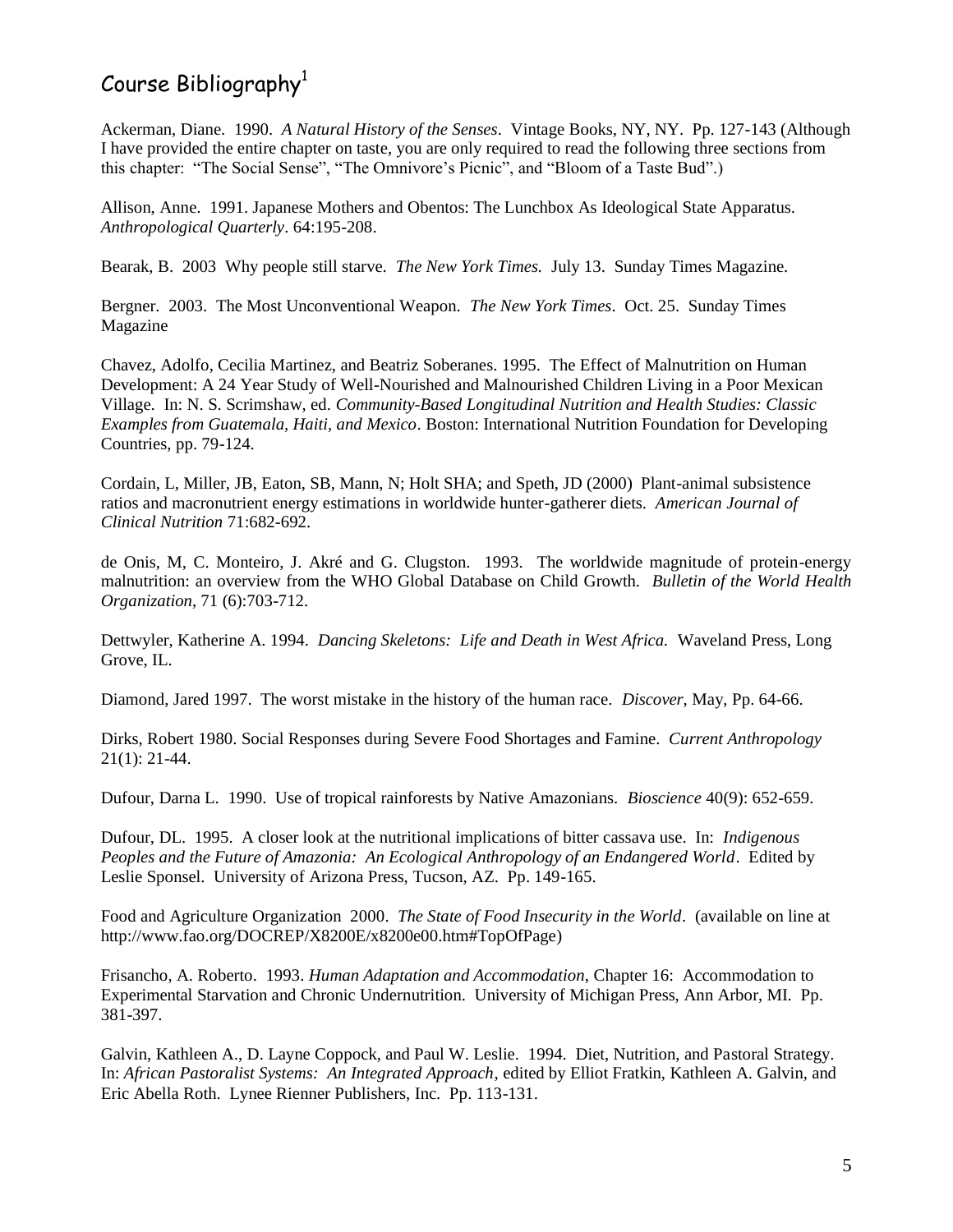Goodman, Dufour, and Pelto. 2000. Undernutrition: counting, classification, and consequences. In *Nutritional Anthropology: Biological Perspectives on Food and Nutrition*. Edited by Goodman, Dufour, and Pelto. Mountain View Press, Mayfield CA. Pp. 221-226.

Gray, S. J. 1996. Ecology of weaning among nomadic Turkana pastoralists of Kenya: maternal thinking, maternal behavior, and human adaptive strategies. *Human Biology* 68(3):437-465.

Greenhalgh**,** Trisha and Rod Taylor. 1997. How to read a paper: Papers that go beyond numbers (qualitative research). *British Medical Journal* 315:740-743.

Harner, Michael, 1977. The Enigma of Aztec Sacrifice. *Natural History* (April) 86(4):46-51.

Harris, Marvin. 1978. India"s Sacred Cow. *Human Nature* (February) Pp. 28-36.

Hockett, Bryan and Jonathan Haws 2003. Nutritional ecology and diachronic trends in Paleolithic diet and health. *Evolutionary Anthropology* 12:211-216.

Katz, Solomon H., M. L. Hediger, and L. A. Valleroy, (1975) Traditional Maize Processing Techniques in the New World. *Science* 184: 765-773.

Klein, RG (2000) Archaeology and the evolution of human behavior. *Evolutionary Anthropology* 9(1):17- 36.

Lee, Richard B. 1969. Eating Christmas in the Kalahari. *Natural History* Vol. 78, No. 10.

Lee, Richard B. 2000. Postscript to a Christmas Story: The People of /Xai/xai Thirty Years On. *Natural History* archives,

http://www.naturalhistorymag.com/master.html?http://www.naturalhistorymag.com/editors\_pick/1969\_12\_pi ck.html, Accessed 17 August 2005.

Levine, Nancy E. 1988. Women"s work and infant feeding: a case from rural Nepal. *Ethnology* 27(3):231- 251.

Martorell, Reynoldo 1989. Body size, adaptation, and function*. Human Organization*. 49(1):15-20.

Martorell, Reynaldo; Juan Rivera, Haley Kaplowitz and Ernesto Pollitt. 1992. Long-term consequences of growth retardation during early childhood. IN *Human Growth: Basic and clinical aspects.* M. Hernandez and J. Argente, editors. Elsvier Science Publishers. Pp. 143-149.

Milton, K (2000) Hunter-gather diets—a different perspective. *American Journal of Clinical Nutrition* 71(3):665-667.

Mitani, JC, Watts, DP, and Muller, MN (2002) Recent developments in the study of wild chimpanzee behavior. *Evolutionary Anthropology* 11(1)9-25.

Moran, Emilio 1982. Human Adaptability: *An Introduction to Ecological Anthropology*. Chapter 8- Human Adaptability to Grasslands (pp. 212-234). Westview Press, Boulder, CO.

Moran, E.M. 1993. *Through Amazonian eyes: The human ecology of Amazonian populations.* University of Indiana Press. Chapter 1: Amazonia people and environment (Pp. 2—33).

Nietschmann, Bernard. 1974. "When the turtle collapses, the world ends. *Natural History*. June/July. 83:34-42.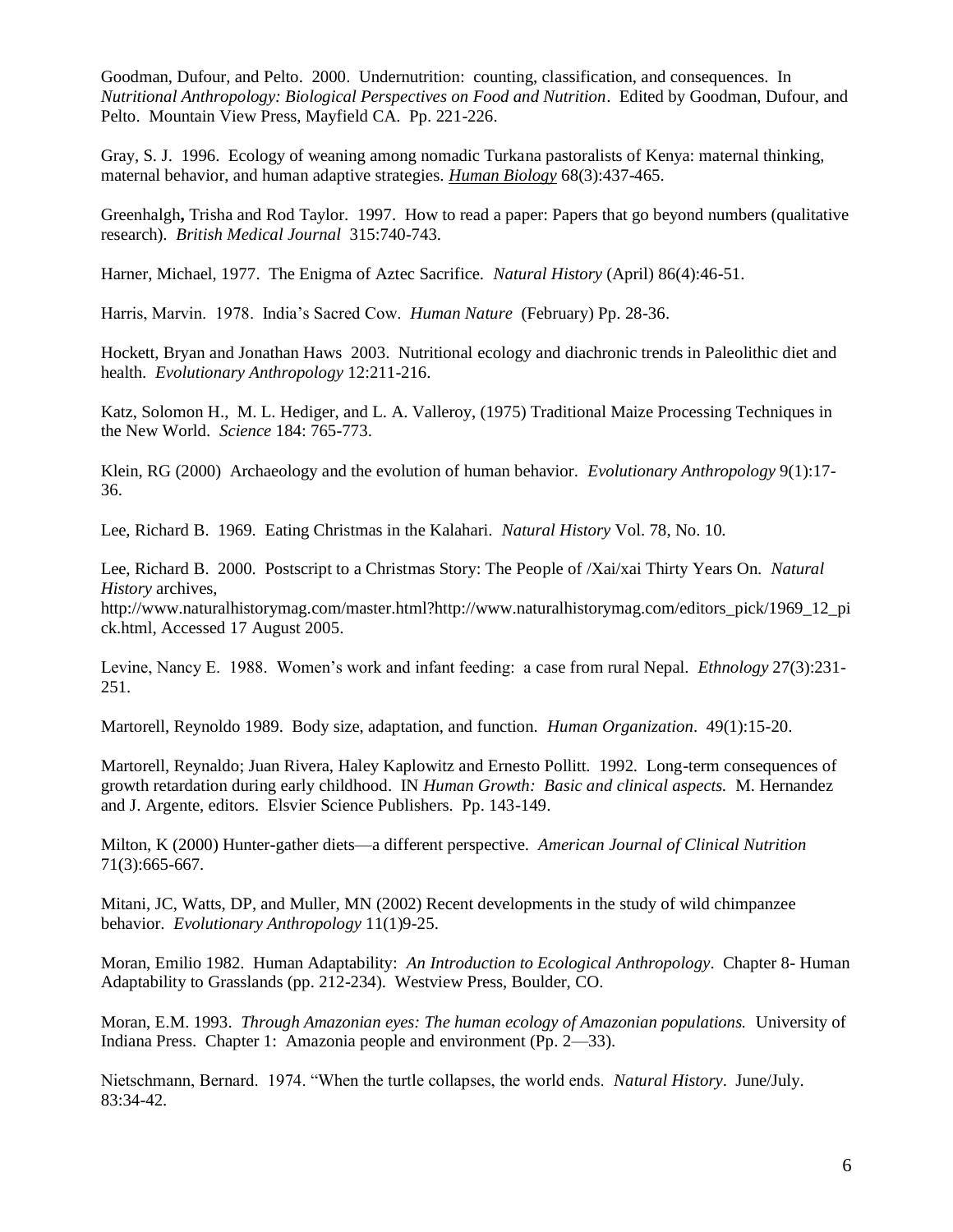Normile, Dennis 2000. Agriculture: Variety spices up Chinese Rice Yields. *Science* 289(5482): 1122- 1123.

Pelletier, David L. 1994. The potentiating effects of malnutrition on child mortality: epidemiologic evidence and policy implications. *Nutrition Reviews*. 52(12):409-415.

Pelto, Gretel H. 1981. Perspectives on Infant Feeding, decision making, and ecology. *Food and Nutrition Bulletin*. 3(3):16.

Pelto, Gretel H., Alan Goodman, Darna Dufour 2000. *The biocultural perspective in Nutritional Anthropology in Nutritional Anthropology: Biological Perspectives on Food and Nutrition.* Edited by Goodman, Dufour, and Pelto. Mountain View Press, Mayfield CA. pp. 1-15.

Pelto, Gretel H., Pertti J. Pelto. 1983. Diet and delocalization: dietary changes since 1750. *Journal of Interdisciplinary History*, XIX, Pp. 507-528.

Pope, Catherine & Sue Ziebland. 2000. Qualitative research in health care: Analysing qualitative data. *British Medical Journal* 320:114-116. (optional for undergraduates, required for graduate students).

Preston, Douglas. 1998. Cannibals of the canyon: has a controversial anthropologist uncovered the truth about a great Southwestern civilization? *New Yorker* 74(37): 76. Nov 30.

Reader, John 1988. *Man on Earth*. University of Texas Press. Austin, Texas. Pp. 89-108.

Rozin, P. 1987. Psychobiological perspectives on food preferences and avoidances. IN *Food and Evolution*, edited by M. Harris and E. B. Ross. Temple University Press, Philadelphia, PA. Pp. 181-205.

Ruggiero 2004. *Beyond feelings: a guide to critical thinking*. McGraw Hill. Chapters 2, 6, 13, 19.

Sagan, Carl 1996. *The Demon-Haunted World: Science as a Candle in the Dark*, Balantine Books, New York, pp. 203-218.

Southwick, Charles. 1996. *Global Ecology in Human Perspective*. Oxford University Press, NY, NY. Pp. 33-67.

Stanford, Craig B. 1995. Chimpanzee hunting behavior and human evolution. *American Scientist*, May-June issue.

Whitney, Ellie, Sharon R. Rolfes. 2005. *Understanding Nutrition*. Tenth Edition. Thomson Wadsworth, Belmont, CA.

Wrangham, Richard W., James Holland Jones, Greg Laden, David Pilbeam, Nancy Lou Conklin-Brittain 1999. The raw and the stolen. *Current Anthropology*. 40(5): 567-594.

 $<sup>1</sup>$  The course bibliography is subject to change should I find, during the present semester, more recent</sup> publications which better cover the topic considered.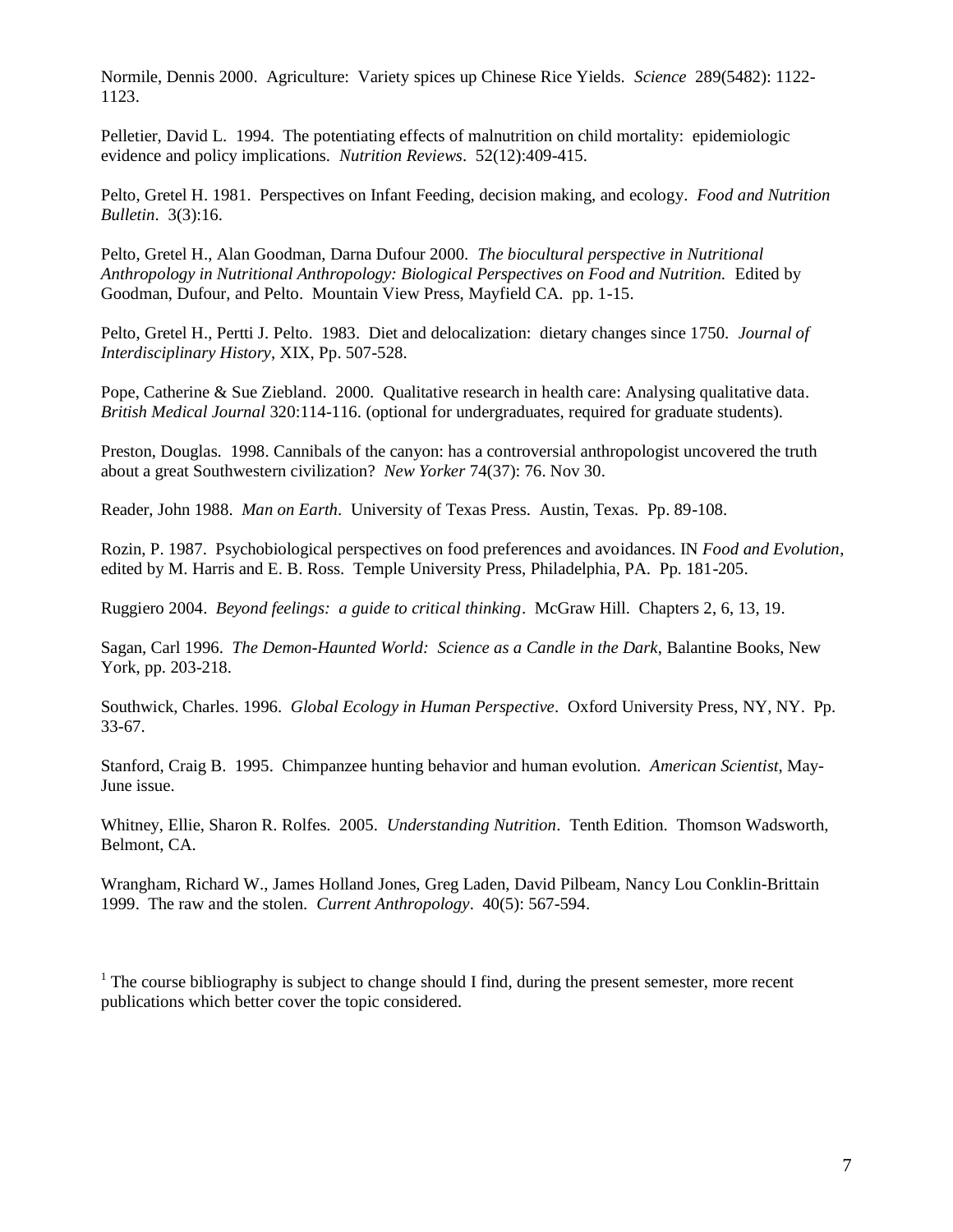## **DEPARTMENT OF ARCHAEOLOGY STATEMENT OF INTELLECTUAL HONESTY**

(With thanks to the Department of Anthropology for use of their Statement of Intellectual Honesty as our guide.)

Intellectual honesty is the cornerstone of the development and acquisition of knowledge. Knowledge is cumulative and further advances are predicated on the contributions of others. In the normal course of scholarship, these contributions are apprehended, critically evaluated and utilized as a foundation for further inquiry. Intellectual honesty demands that the contribution of others be acknowledged.

Essentially, plagiarism is a form of cheating that involves submitting or presenting work in a course as if it were the student"s own done expressly for that particular course when, in fact, it is not. Most commonly plagiarism exists when:

- a) the work submitted or presented was done, in whole or in part, by an individual other than the one submitting or presenting the work (this includes having another person impersonate the student or otherwise substituting the work of another for one"s own in an examination or test).
- b) parts of the work are taken from another source without references to the original author.
- c) the whole work is copied from another source and/or
- d) a student submits or presents work in one course which has also been submitted in another course (even though it may be entirely the work of that student) without the express consent of the instructors of the courses concerned.

While it is recognized that scholarly work often involves reference to the ideas, data and conclusions of other scholars, intellectual honesty requires that such references be explicitly and clearly noted. Plagiarism is an extremely serious academic offense.

The elementary rules of quotation and paraphrase are given below. There are further details and conventions of punctuation that you will need to look up in a manual of style, but observance of these rules should assure compliance with contemporary standards of intellectual honesty.

1. If you use more than four words from any source, put them in quotation marks and identify the source with a reference.

#### EXAMPLE:

It has been observed that "many tribes are, in a sense, ethnographic fictions" (Leach 1954: 291).

2. If your direct quotation is more than three lines long, put it in block form, that is, left and right indented and single-spaced, without quotation marks and with a reference.

#### EXAMPLE:

Malinowski thought of tribes as social systems with well defined boundaries. This conception of tribe was later to be challenged by one of his students, who observed that: